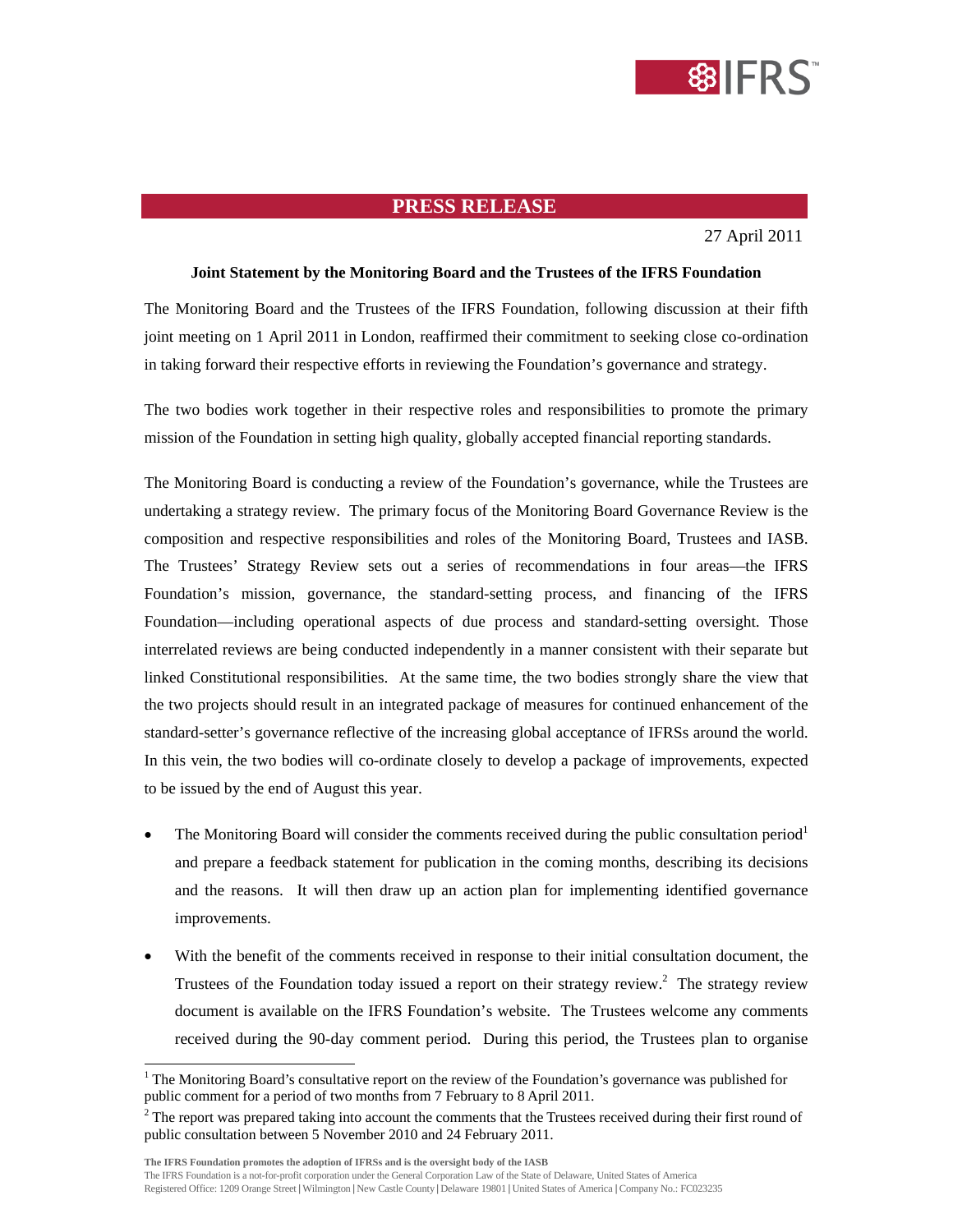

public round tables in Hong Kong, London, New York and Tokyo to enhance stakeholder engagement. Consistent with the commitment to co-ordinate, representatives of the Monitoring Board will participate in the round tables as observers. The Trustees intend to issue a report on their measures after taking into account actions resulting from the Monitoring Board's governance review and having considered the comments received in the process.

Commenting on the governance and strategy reviews, Masamichi Kono, Acting Chair of the IFRS Foundation Monitoring Board, said:

The Monitoring Board reaffirms its commitment to coordinate closely with the Trustees' Strategy Review. The Monitoring Board will develop and publish an action plan for implementation of its Governance Review with a desire to present, along with the Trustees, an integrated package of governance improvements.

Commenting on the governance and strategy reviews, Aki Fujinuma and Robert Glauber, acting cochairs of the IFRS Foundation Trustees, said:

The Trustees initiated their review at the urging of our stakeholders in order to prepare for the Foundation's second decade. The Trustees are strongly committed to working with the Monitoring Board to ensure that the outcome of our respective reviews provide one co-ordinated package.

# **End**

## **Press enquiries**

#### **Monitoring Board of the IFRS Foundation**

**Takashi Nagaoka (Mr.),** Director for International Accounting Japan Financial Services Agency Email: **t-nagaoka@fsa.go.jp**

**Makoto Sonoda (Mr.),** Deputy Director, Corporate Accounting and Disclosure Division Japan Financial Services Agency Email: **makoto.sonoda@fsa.go.jp**

## **IFRS Foundation**

Mark Byatt, Director of Corporate Communications Telephone:  $+44$  (0)20 7246 6472, email:  $m$ byatt@ifrs.org

Sonja Horn, Communication Manager Telephone: +44 (0)20 7246 6463, email: shorn@ifrs.org